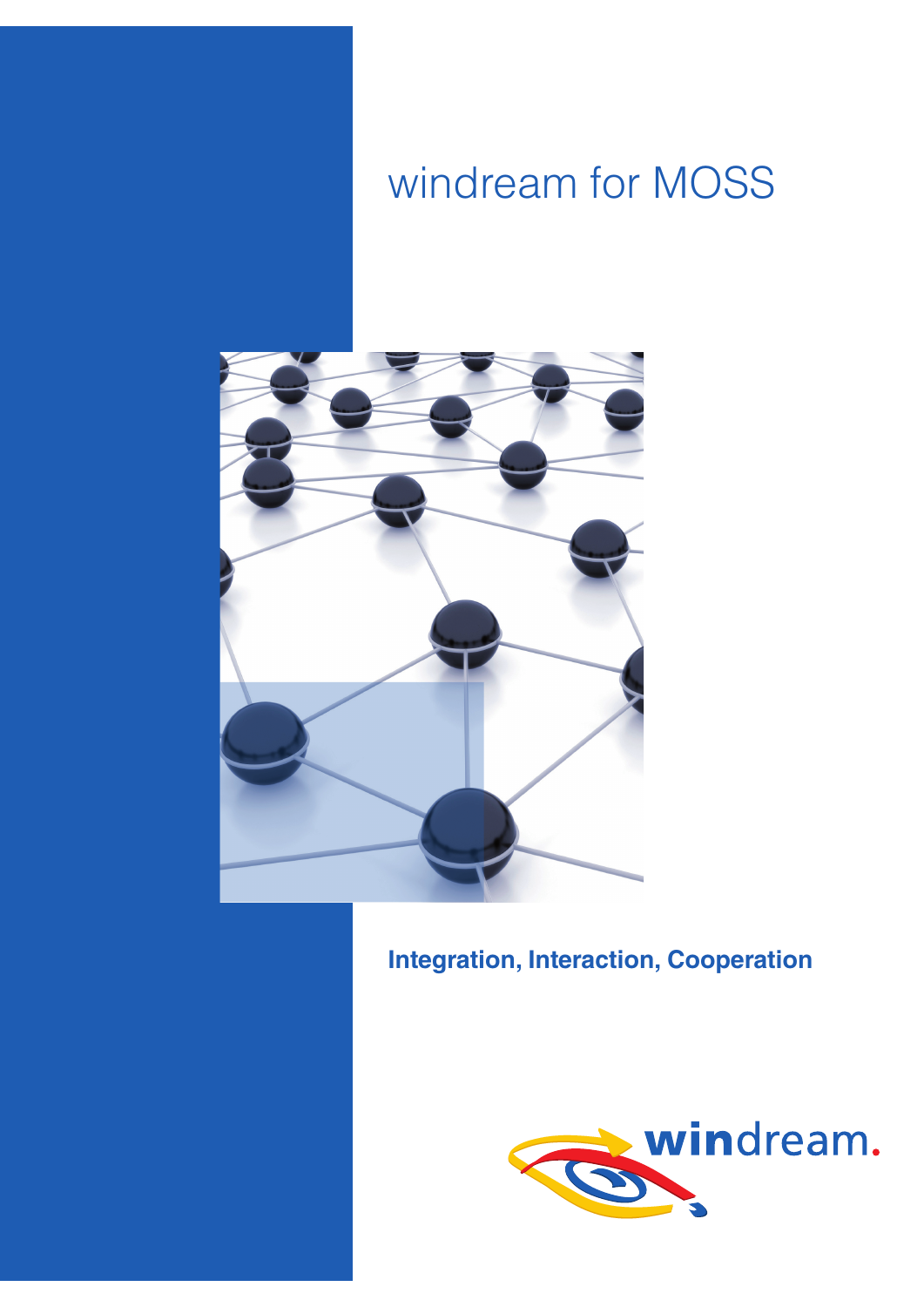# windream for Microsoft Office SharePoint Server 2007

**With Microsoft Office SharePoint Server 2007 – briefly named MOSS – the Microsoft Corporation offers a powerful server application for most different application sectors – e.g. to administer heterogeneous and unstructured information easily and efficiently, or to simplify cooperation between users in a company. But: an effective management of information volumes with the SharePoint Server is limited, if e.g. documents shall be retrieved or complex files like CAD construction plans, business reports or high resolution images shall be archived and made available quickly. Unless Share Point users use windream!**

> The solution developed by windream GmbH provides the complete ECM-functionality without any restriction and enhances Microsoft's Office Sharepoint Server to an integrated and completely transparent ECM-platform.

> **Completely integrated.** windream for MOSS connects the windream ECM-system seamlessly with SharePoint Server. As usual, SharePoint users save their documents in the user interface of the server application. However, the documents will actually not be saved on the SharePoint Server, but directly in the windream ECM-system. An automatically created

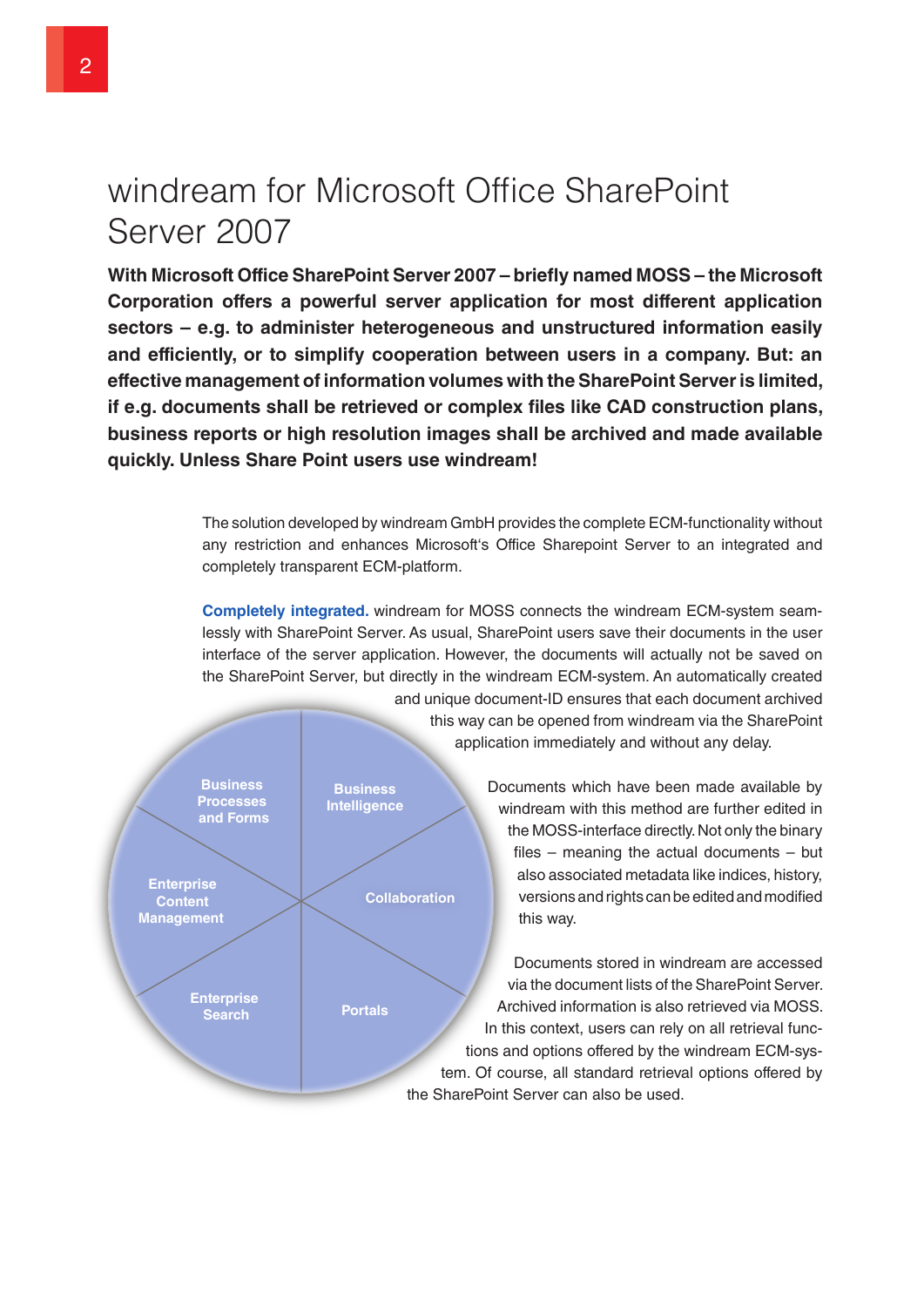**Browsing in document volumes.** Additionally, users can start a so called DMS-browser by clicking a specific button in the SharePoint environment. This Explorer-like application offers a transparent view on the filing structures of the windream drive with all documents that have been archived via the SharePoint application interface. Further on, users can also browse in the folder structures containing documents which have not been associated to the SharePoint Server.

**New functions for MOSS.** The range of functions is substantially extended by the windream-integration into MOSS. Besides revision-secure document archiving, users can also determine lifecycle rules for documents defining the point of time documents shall be archived, the period documents shall be saved in the archive and the point of time they shall be deleted from the system.

**Hierarchical storage management.** The integration offers users a complex, but easy to use storage management with any storage subsystem such as RAID, NAS, SAN, EMC Centera, NetApp, IBM Tivoli Storage Manager, IBM DR 550 and support of optical storage media and jukeboxes. A hierarchical storage management which is based on any document property can be worked out without further programming efforts.

**Additional benefit for users.** Especially company teams, departments and work groups who frequently have to exchange documents and who use Microsoft's Office SharePoint Server 2007 gain profit from the new windream solution. With windream for MOSS, users are equipped with a powerful tool combining the advantages of the SharePoint Server with the convenient functions of the windream ECM-system. This way, an existing IT-infrastructure can easily be extended to an integrated ECM-platform on the basis of the Sharepoint Server.

### **Performance features:**

- **Completely transparent and uncomplicated integration of the windream ECM**system into Microsoft Office SharePoint Server
- **•** Directly editable windream documents and properties in the MOSS user interface
- **Convenient storage management by integrating different windream archive** providers
- $\bullet$  No limitation of the filesize by the MOSS database
- Easily extending an existing IT-infrastructure to an integrated ECM-platform on the basis of the Sharepoint Server